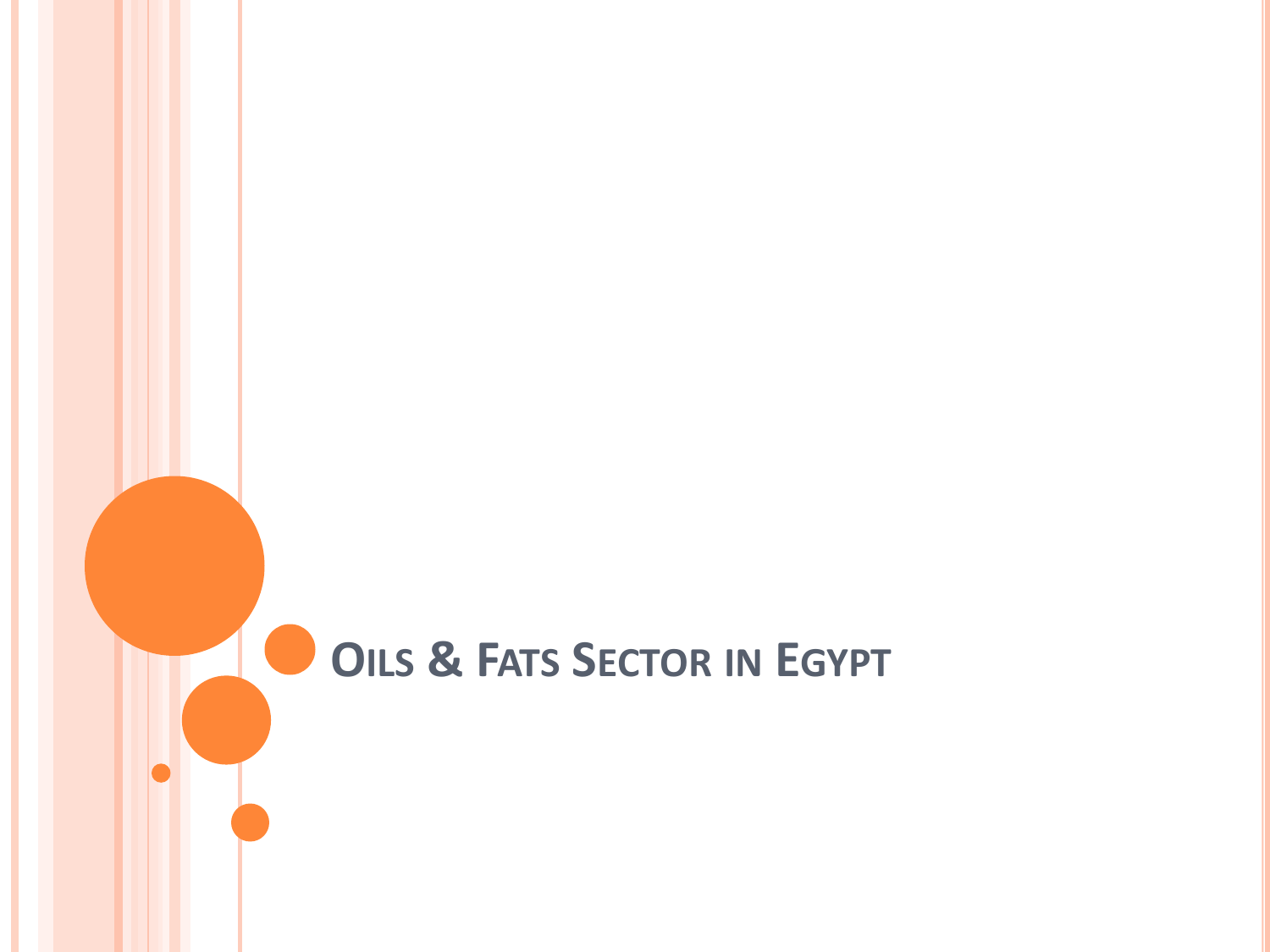### **INTRODUCTION**

- **o** Egypt's production of edible vegetable oils has been suffering several challenges. During the early sixties, Egypt used to be selfsufficient in edible vegetable oils, where self-sufficiency ratio reached 95%. Then declined to reach a lowest of 30% in 2014
- **o** Egypt total imports of Palm Oil 800,000 T in 2014
- **o** Egypt suffers a severe shortage in the production of oilseeds
- Actually Egypt is relying on imported raw materials
- **o** Cotton, soybean and sunflower are the main domestic production of oil crops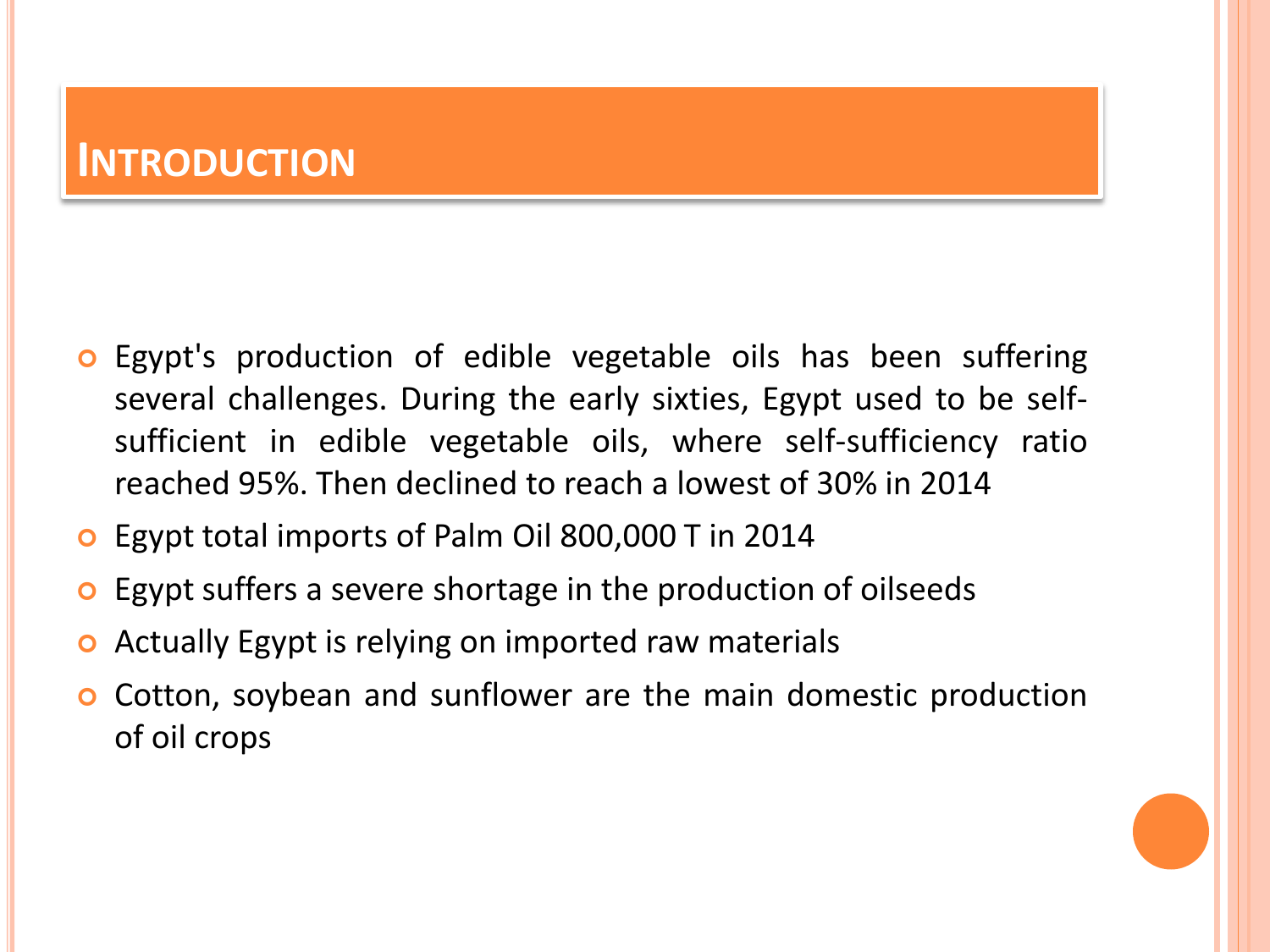### **CONSUMPTION**

Vegetable oils in Egypt are consumed in different forms: liquid, hydrogenated, artificial ghee

- Annual oil consumption is about 1.9 million tons
- Annual Per capita consumption is about 23 kg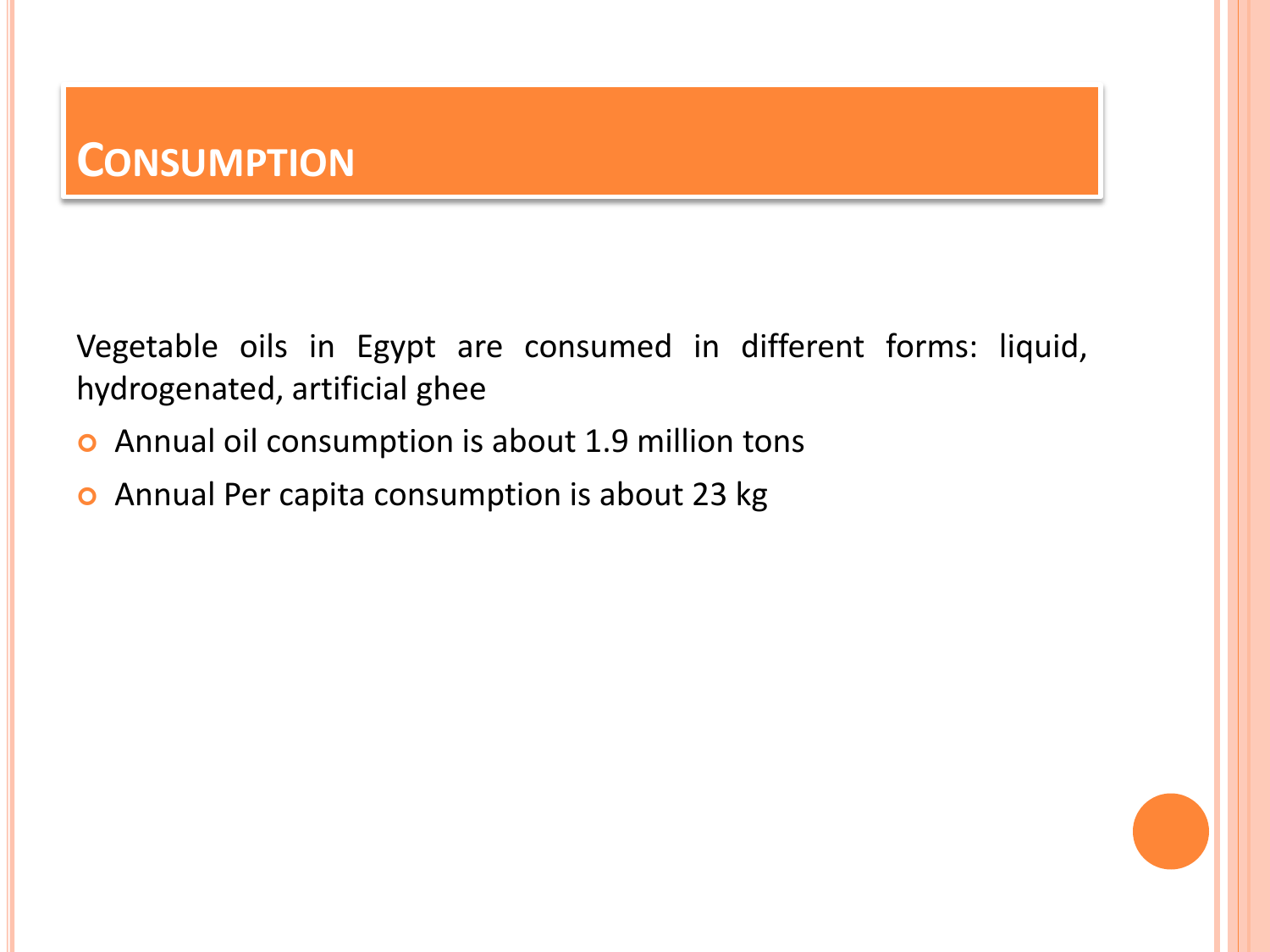# **CHALLENGES**

#### **Challenges facing the Edible Oils Sector**

- Informal Industries
- Lack of continuity in several export countries
- Lack of enough storage capacity
- Bank Delay of hard currency transfer required for raw materials

### **Challenges facing the Cultivation of Oil Crops**

- Limited cultivated area
- Scarcity of water resources
- Low return on cultivation of oil crops
- Low expected income comparing to other crops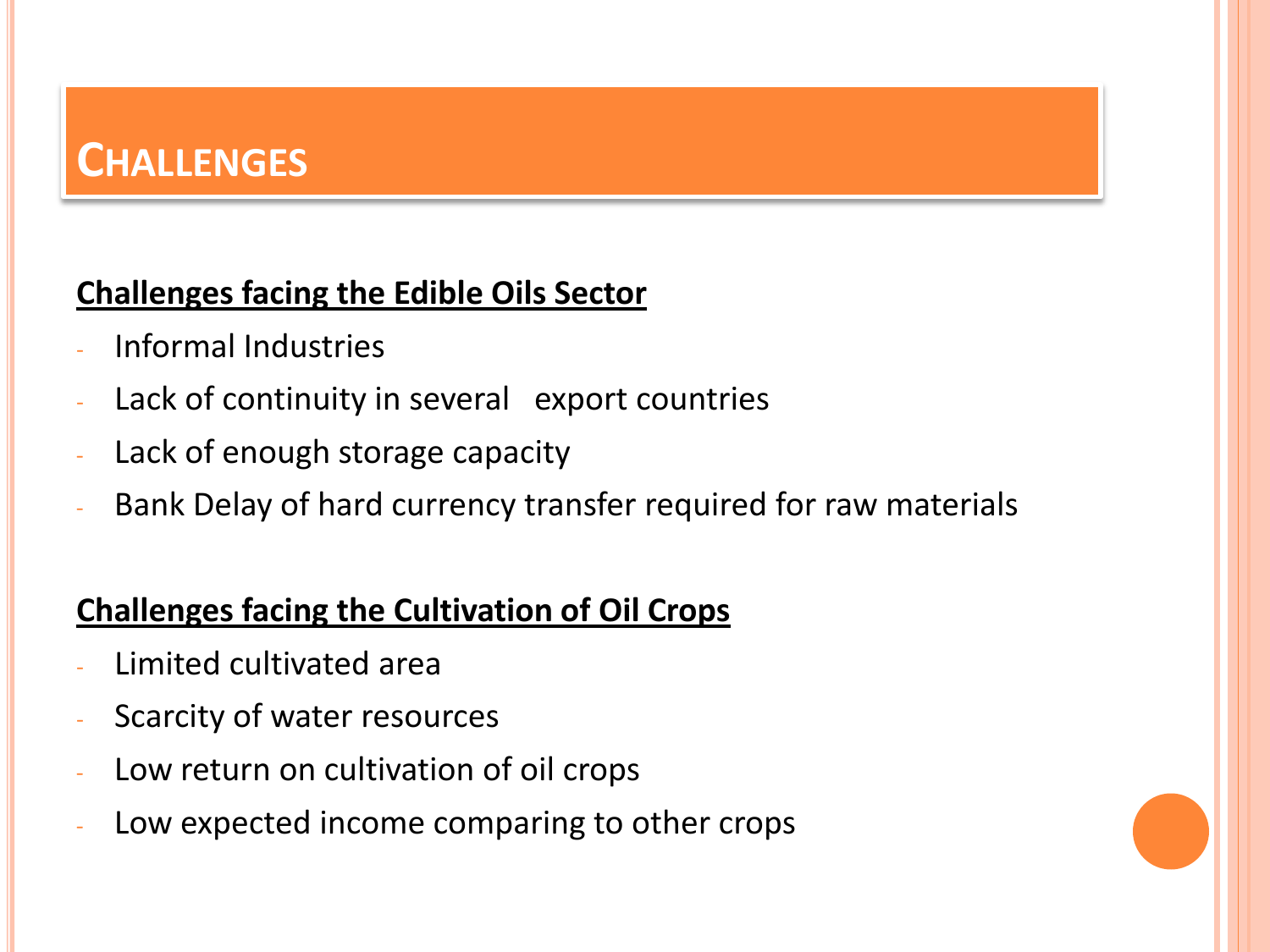# PRODUCTION 1000 T

|              | 14/15F | 2014  | 2013  | 2012  | 2011  | 2010  |
|--------------|--------|-------|-------|-------|-------|-------|
| Soybean oil  | 307.8  | 299.4 | 286.9 | 309.8 | 309.2 | 273.5 |
| Cotton oil   | 25.6   | 23.1  | 20.3  | 26.2  | 28.6  | 22.7  |
| Sunfloweroil | 28     | 25.5  | 17.5  | 32.6  | 29.1  | 19.8  |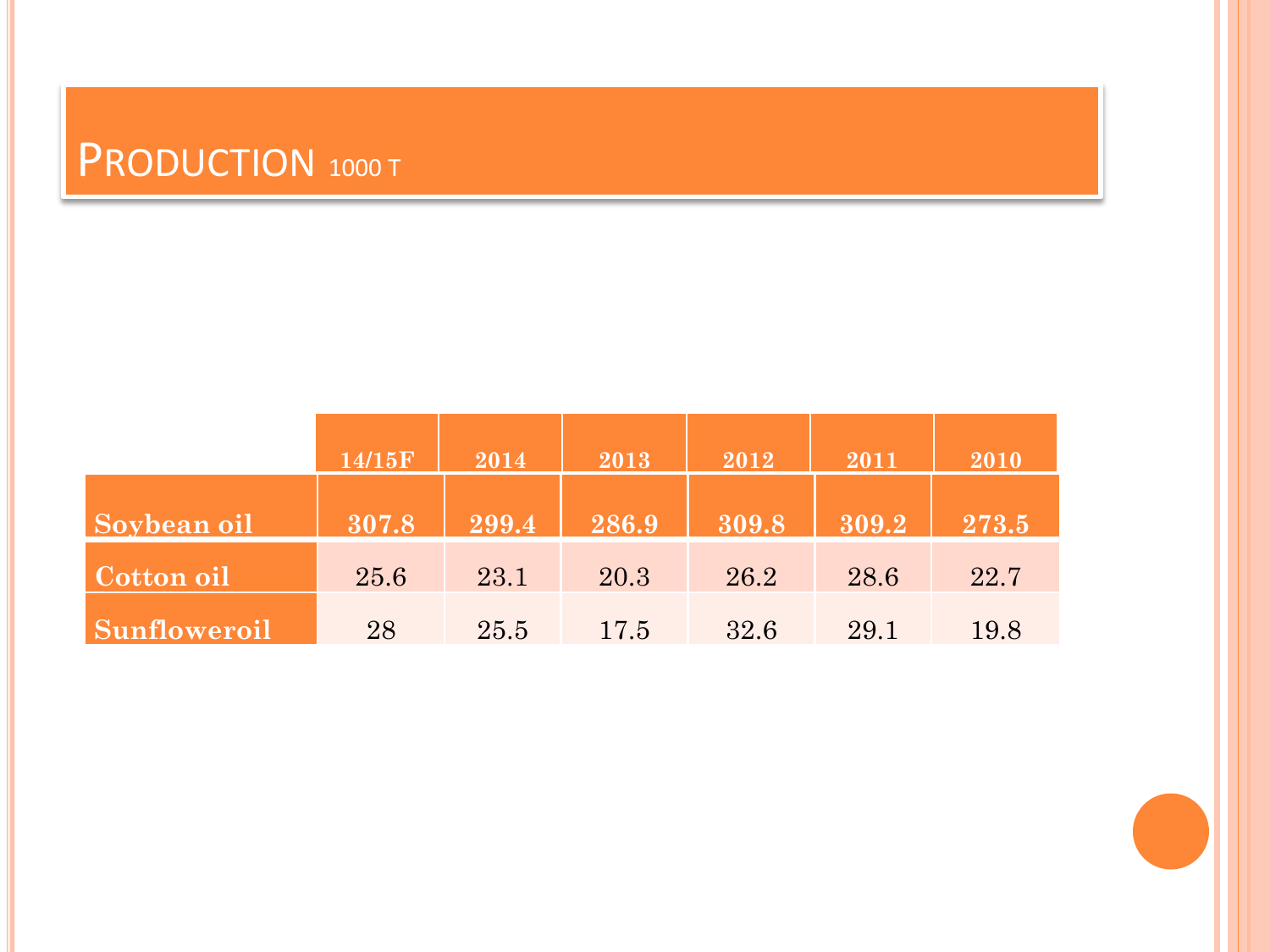# IMPORTS <sup>2014</sup>

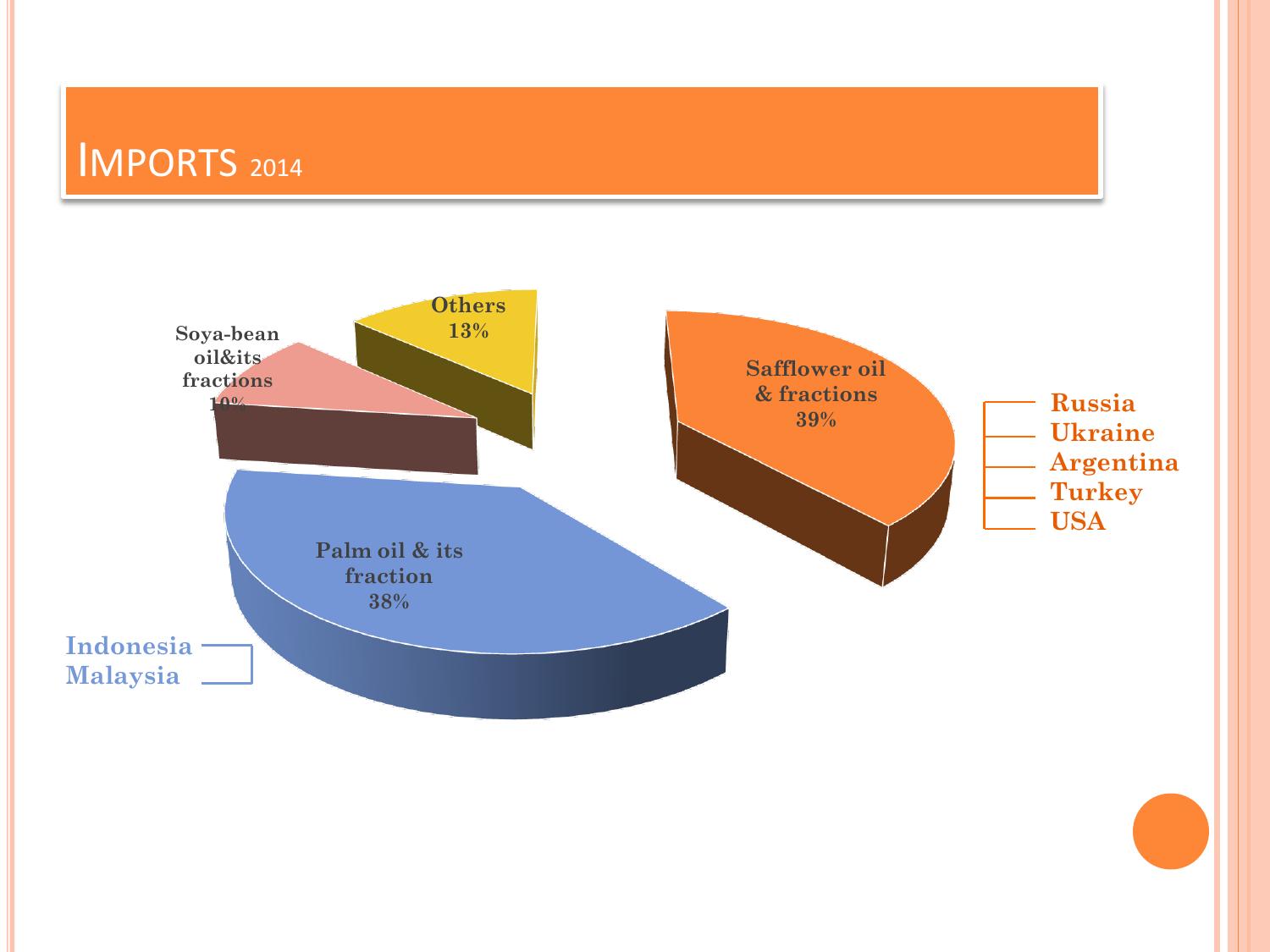## EXPORTS <sup>2014</sup>

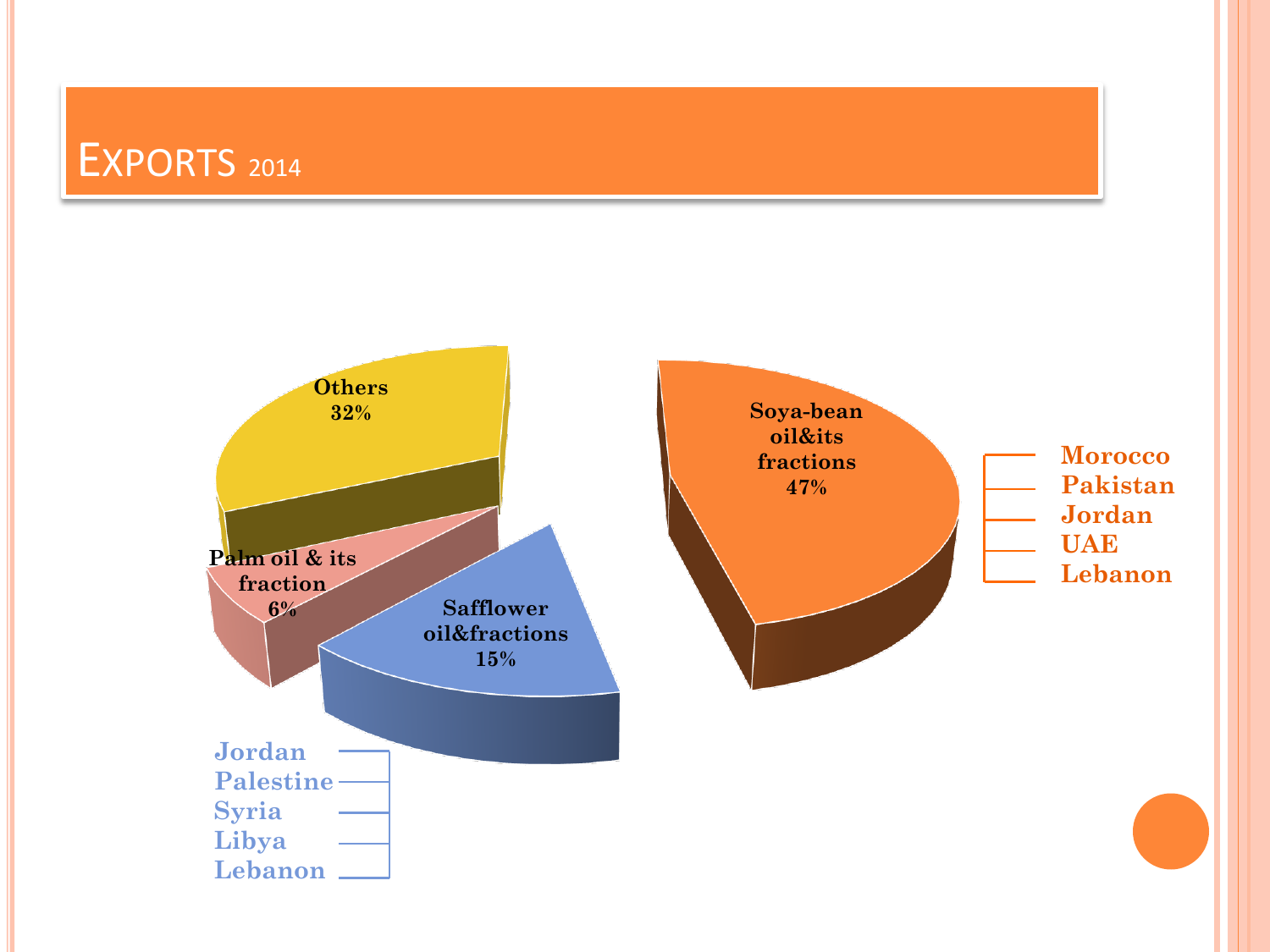### **TRENDS**

- **o** Cooking fat is not growing as fast as oil due to price level. Furthermore, there are branded and unbranded blended oils which are more affordable than seed oil and ghee.
- o It is expected that unbranded blended oil to grow due to price increase of branded products. Limited income will force families to rationalize consumption.